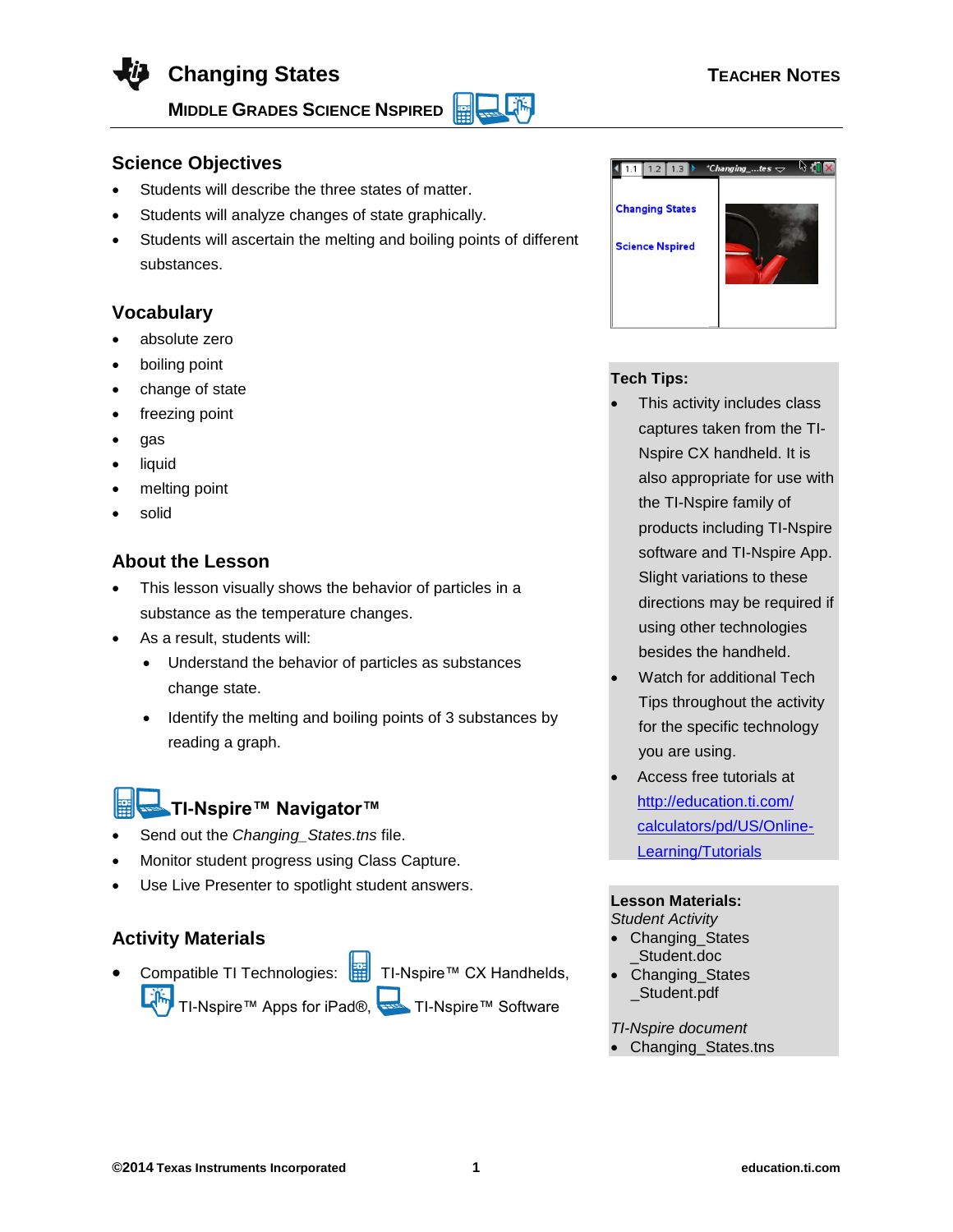

### **Discussion Points and Possible Answers**

Have students read the background information on matter and changes of state on the student activity sheet. Students should already have some background on the states of matter. If you place the water in a pan and heat it at a high temperature, the water begins to boil and create steam. Steam is a gas.

So, for matter to change from liquid to gas, energy (in the form of heat) needs to be added. Matter is generally considered to exist in three states: solid, liquid, and gas. The particles that make up matter are in continual motion. This motion varies from vibrations in a more or less fixed position (solid), to sliding over one another (liquid), to freely moving in all directions (gas).





At **absolute zero** (–273<sup>°</sup>C or 0 K), matter has its lowest kinetic energy.

#### **Move to pages 1.2 – 1.4.**

Have students answer questions  $1 - 3$  on either the handheld, on the activity sheet, or both.

Q1. Matter is usually considered to exist in one of state(s).

**Answer:** C. three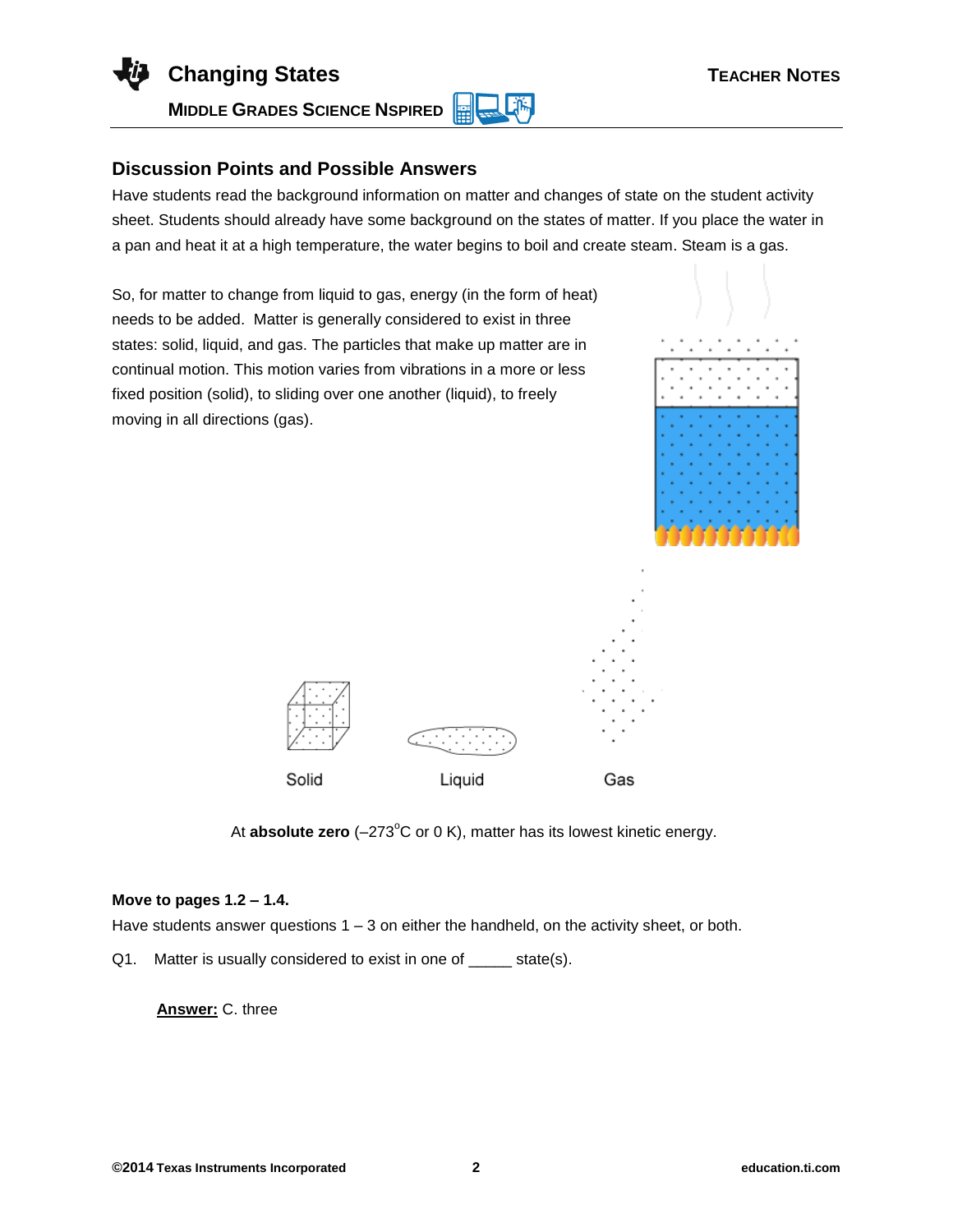

Q2. All molecular motion is believed to stop at

**Answer:** C. 0 K

Q3. The atoms of which state of matter rest in relatively fixed positions?

**Answer:** D. solid

#### **Move to pages 2.1 and 2.2.**

Students will look at three Experiments and see the temperature at which the substances changes state. The three substances are (1) water (HOH), (2) ethyl alcohol  $(C_2H_5OH)$ , and (3) iron (Fe).

- 1. Students will choose Experiment 1 by using the lower up/down arrows until experiment 1 appears (if it is not already chosen).
- 2. They can raise the temperature by using the upper time slider and then observe the effect on the behavior of the particles.

Have students answer questions  $4 - 6$  on their activity sheet only.

Q4. What happens to the particles as more energy is added?

**Answer:** The particles begin to move farther apart.

Q5. What happens to the temperature of the substance as more heat is added?

**Answer:** It increases.

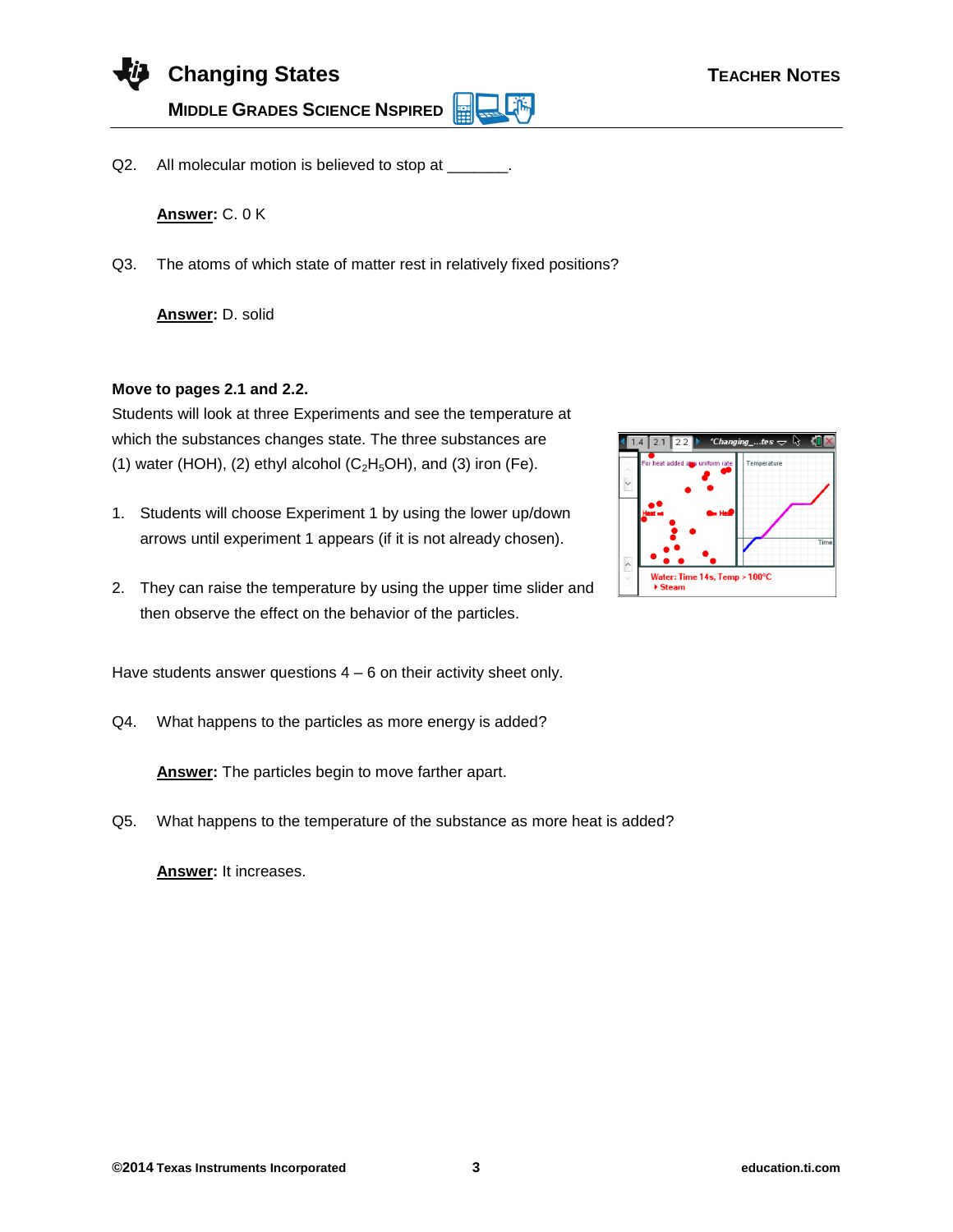

Q6. Look at the portions of the graph where the temperature remains constant (where the line is flat), even though heat is still being added. Describe what is happening here.



**Answer:** The substance is absorbing heat but not increasing in temperature, while the material changes state.

- 3. Students record the **melting point** in the data table below.
- 4. Students record the **boiling point** in the data table below.
- 5. Students complete the Data Table below for Experiment 2 and Experiment 3 following the same steps.

| Data Table |
|------------|
|            |

| Data          | <b>Experiment 1</b><br>(HOH) | <b>Experiment 2</b><br>(C <sub>2</sub> H <sub>5</sub> OH) | <b>Experiment 3</b><br>(Fe) |
|---------------|------------------------------|-----------------------------------------------------------|-----------------------------|
| Melting point | 0°C                          | $-114^{\circ}$ C                                          | $1535^{\circ}$ C            |
| Boiling point | 100°C                        | 78°C                                                      | $2750^{\circ}$ C            |

**Tech Tip:** You may want students to reset the Time variable to 0 before moving between Experiments. If the time is not set back to 0, the next Experiment starts at the current Time.

#### **Move to pages 3.1 – 3.6.**

Have students answer questions  $7 - 12$  on either the handheld, on the activity sheet, or both.

Q7. The melting point for the substance in Experiment 2 is \_\_\_\_\_\_\_\_.

**Answer:** A. −114°C